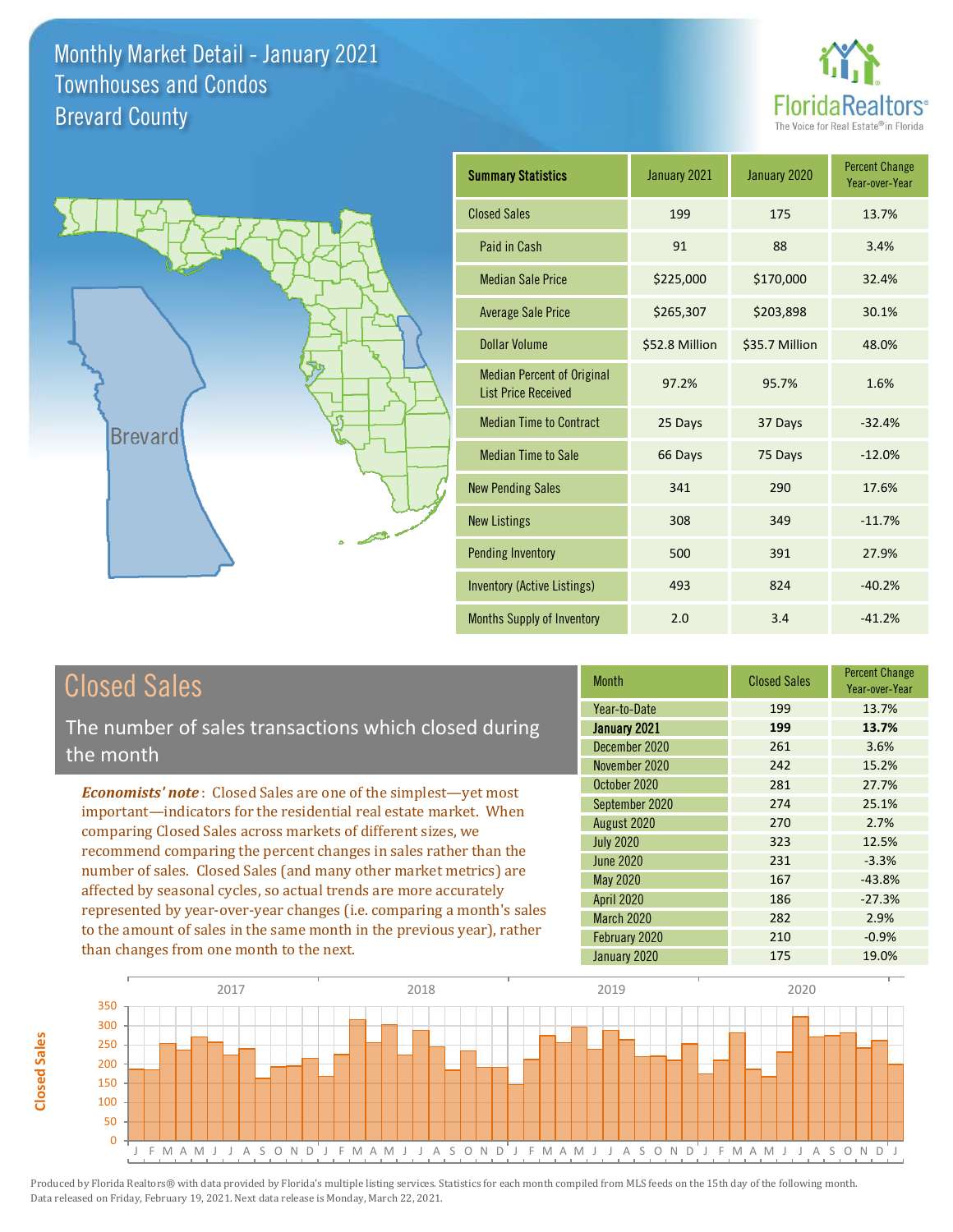this statistic should be interpreted with care.



135 -2.2%

| Cash Sales                                                                     | <b>Month</b>      | <b>Cash Sales</b> | <b>Percent Change</b><br>Year-over-Year |
|--------------------------------------------------------------------------------|-------------------|-------------------|-----------------------------------------|
|                                                                                | Year-to-Date      | 91                | 3.4%                                    |
| The number of Closed Sales during the month in which                           | January 2021      | 91                | 3.4%                                    |
| buyers exclusively paid in cash                                                | December 2020     | 104               | 16.9%                                   |
|                                                                                | November 2020     | 100               | 23.5%                                   |
|                                                                                | October 2020      | 124               | 19.2%                                   |
|                                                                                | September 2020    | 118               | 55.3%                                   |
| <b>Economists' note:</b> Cash Sales can be a useful indicator of the extent to | August 2020       | 112               | $-8.2%$                                 |
| which investors are participating in the market. Why? Investors are            | <b>July 2020</b>  | 147               | 20.5%                                   |
| far more likely to have the funds to purchase a home available up front,       | June 2020         | 115               | 15.0%                                   |
| whereas the typical homebuyer requires a mortgage or some other                | May 2020          | 74                | $-46.0%$                                |
| form of financing. There are, of course, many possible exceptions, so          | <b>April 2020</b> | 68                | $-41.4%$                                |

March 2020



# Cash Sales as a Percentage of Closed Sales

The percentage of Closed Sales during the month which were Cash Sales

*Economists' note* : This statistic is simply another way of viewing Cash Sales. The remaining percentages of Closed Sales (i.e. those not paid fully in cash) each month involved some sort of financing, such as mortgages, owner/seller financing, assumed loans, etc.

| <b>Month</b>      | <b>Percent of Closed</b><br>Sales Paid in Cash | <b>Percent Change</b><br>Year-over-Year |
|-------------------|------------------------------------------------|-----------------------------------------|
| Year-to-Date      | 45.7%                                          | $-9.1%$                                 |
| January 2021      | 45.7%                                          | $-9.1%$                                 |
| December 2020     | 39.8%                                          | 12.7%                                   |
| November 2020     | 41.3%                                          | 7.0%                                    |
| October 2020      | 44.1%                                          | $-6.8%$                                 |
| September 2020    | 43.1%                                          | 24.2%                                   |
| August 2020       | 41.5%                                          | $-10.6%$                                |
| <b>July 2020</b>  | 45.5%                                          | 7.1%                                    |
| <b>June 2020</b>  | 49.8%                                          | 19.1%                                   |
| <b>May 2020</b>   | 44.3%                                          | $-3.9%$                                 |
| <b>April 2020</b> | 36.6%                                          | $-19.2%$                                |
| <b>March 2020</b> | 47.9%                                          | $-5.0%$                                 |
| February 2020     | 42.4%                                          | $-16.7%$                                |
| January 2020      | 50.3%                                          | $-9.9%$                                 |

February 2020 89 -17.6%



Pct. of Closed Sales **Pct. of Closed Sales**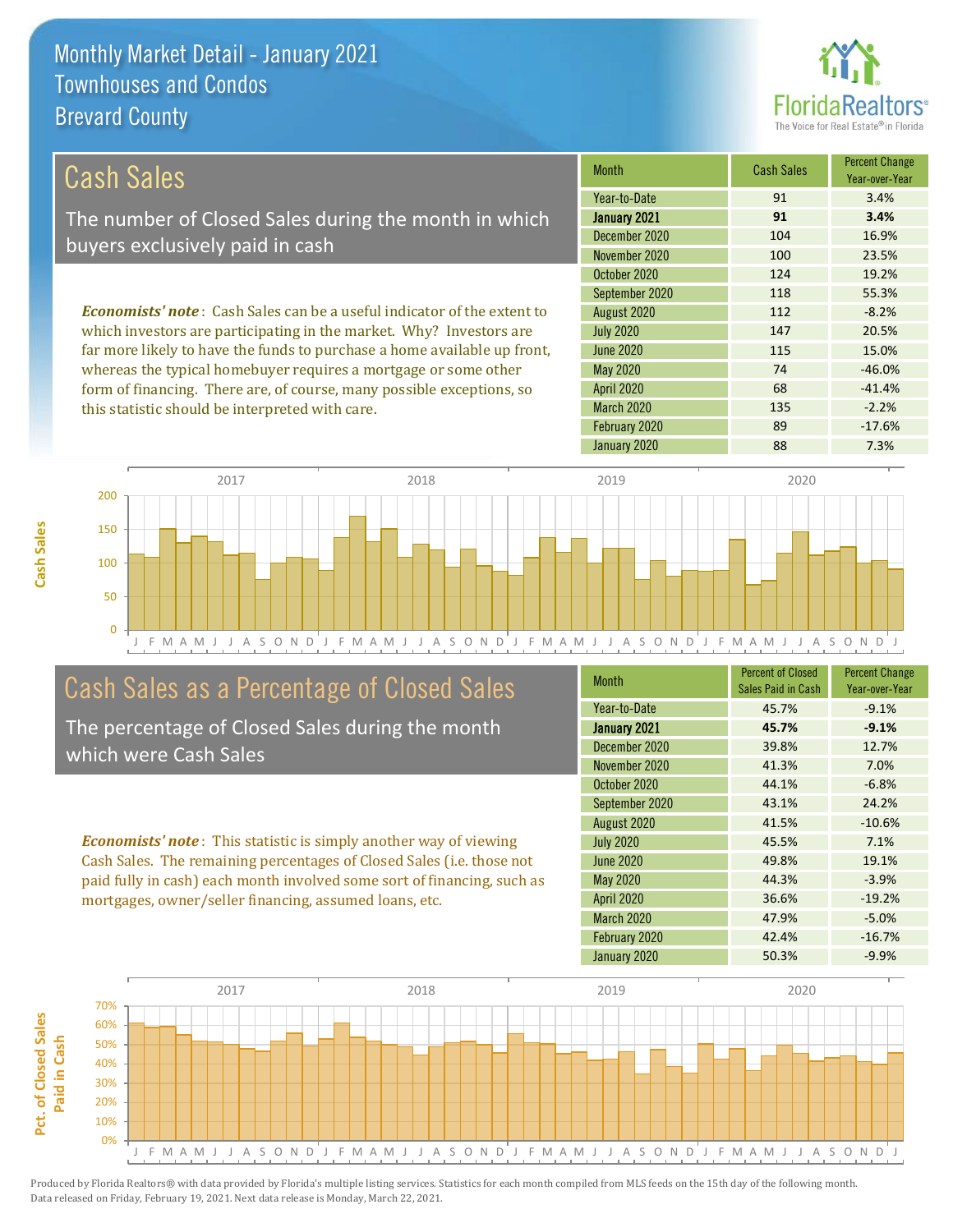

# Median Sale Price

The median sale price reported for the month (i.e. 50% of sales were above and 50% of sales were below)

*Economists' note* : Median Sale Price is our preferred summary statistic for price activity because, unlike Average Sale Price, Median Sale Price is not sensitive to high sale prices for small numbers of homes that may not be characteristic of the market area. Keep in mind that median price trends over time are not always solely caused by changes in the general value of local real estate. Median sale price only reflects the values of the homes that *sold* each month, and the mix of the types of homes that sell can change over time.

| <b>Month</b>     | <b>Median Sale Price</b> | <b>Percent Change</b><br>Year-over-Year |
|------------------|--------------------------|-----------------------------------------|
| Year-to-Date     | \$225,000                | 32.4%                                   |
| January 2021     | \$225,000                | 32.4%                                   |
| December 2020    | \$223,000                | 16.2%                                   |
| November 2020    | \$236,000                | 21.0%                                   |
| October 2020     | \$213,000                | 15.1%                                   |
| September 2020   | \$190,000                | $-5.0%$                                 |
| August 2020      | \$222,750                | 20.4%                                   |
| <b>July 2020</b> | \$215,000                | 17.5%                                   |
| <b>June 2020</b> | \$217,500                | 8.8%                                    |
| May 2020         | \$168,000                | $-10.2%$                                |
| April 2020       | \$214,950                | 23.9%                                   |
| March 2020       | \$205,000                | 10.8%                                   |
| February 2020    | \$210,750                | 21.5%                                   |
| January 2020     | \$170,000                | 0.4%                                    |



#### Average Sale Price

The average sale price reported for the month (i.e. total sales in dollars divided by the number of sales)

*Economists' note* : Usually, we prefer Median Sale Price over Average Sale Price as a summary statistic for home prices. However, Average Sale Price does have its uses—particularly when it is analyzed alongside the Median Sale Price. For one, the relative difference between the two statistics can provide some insight into the market for higher-end homes in an area.

| Month             | <b>Average Sale Price</b> | <b>Percent Change</b><br>Year-over-Year |
|-------------------|---------------------------|-----------------------------------------|
| Year-to-Date      | \$265,307                 | 30.1%                                   |
| January 2021      | \$265,307                 | 30.1%                                   |
| December 2020     | \$263,143                 | 11.6%                                   |
| November 2020     | \$292,248                 | 27.7%                                   |
| October 2020      | \$260,515                 | 21.3%                                   |
| September 2020    | \$229,411                 | 2.2%                                    |
| August 2020       | \$260,285                 | 18.2%                                   |
| <b>July 2020</b>  | \$262,836                 | 23.5%                                   |
| <b>June 2020</b>  | \$266,487                 | 7.8%                                    |
| <b>May 2020</b>   | \$204,612                 | $-13.4%$                                |
| April 2020        | \$234,684                 | 2.7%                                    |
| <b>March 2020</b> | \$268,049                 | 17.2%                                   |
| February 2020     | \$246,197                 | 15.3%                                   |
| January 2020      | \$203,898                 | $-0.5%$                                 |



Produced by Florida Realtors® with data provided by Florida's multiple listing services. Statistics for each month compiled from MLS feeds on the 15th day of the following month. Data released on Friday, February 19, 2021. Next data release is Monday, March 22, 2021.

**Average Sale Price**

**Average Sale Price**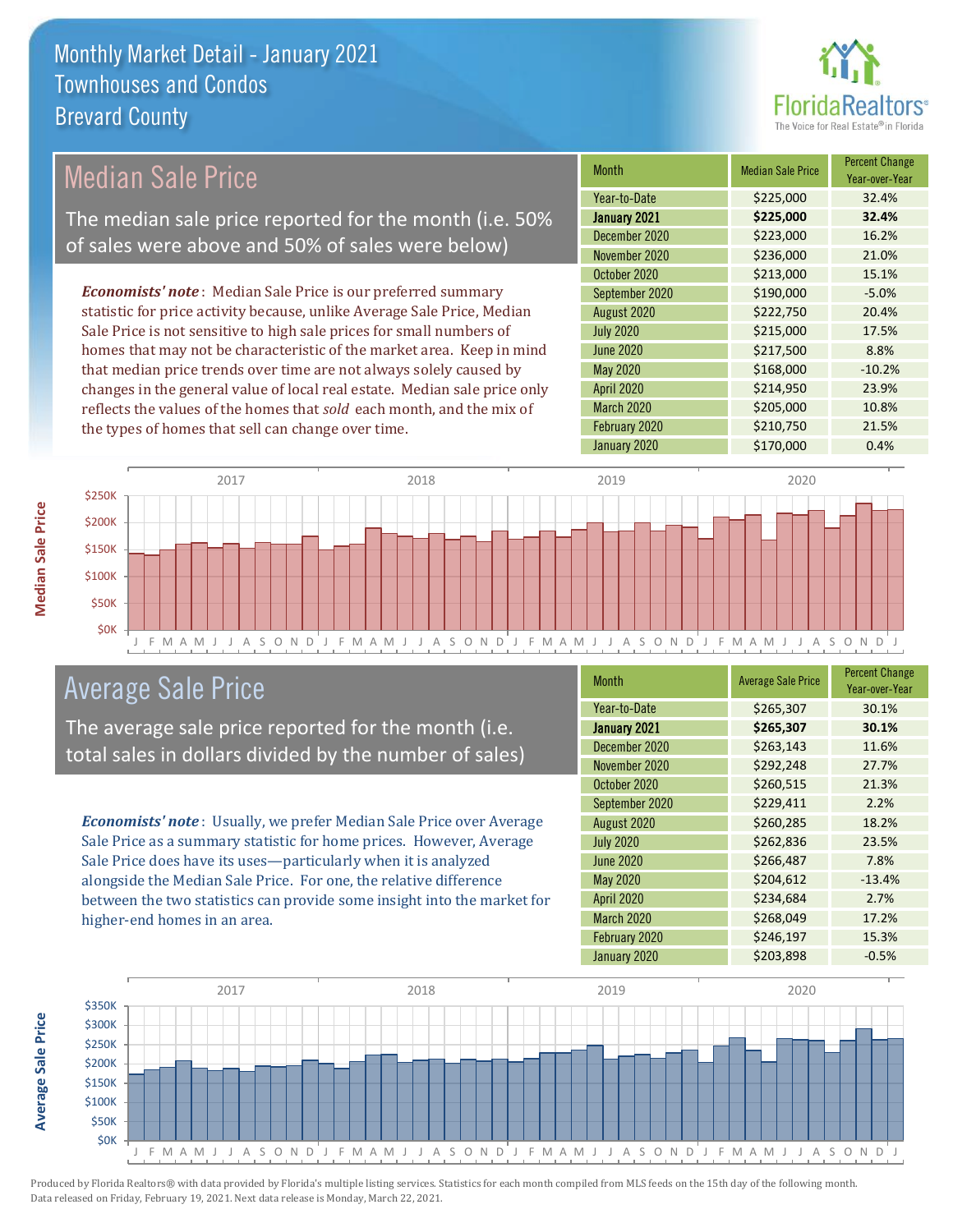

#### ollar Volume

The sum of the sale prices for all sales which closed during the month

*Economists' note* : Dollar Volume is simply the sum of all sale prices in a given time period, and can quickly be calculated by multiplying Closed Sales by Average Sale Price. It is a strong indicator of the health of the real estate industry in a market, and is of particular interest to real estate professionals, investors, analysts, and government agencies. Potential home sellers and home buyers, on the other hand, will likely be better served by paying attention to trends in the two components of Dollar Volume (i.e. sales and prices) individually.

| <b>Month</b>      | <b>Dollar Volume</b> | <b>Percent Change</b><br>Year-over-Year |
|-------------------|----------------------|-----------------------------------------|
| Year-to-Date      | \$52.8 Million       | 48.0%                                   |
| January 2021      | \$52.8 Million       | 48.0%                                   |
| December 2020     | \$68.7 Million       | 15.6%                                   |
| November 2020     | \$70.7 Million       | 47.2%                                   |
| October 2020      | \$73.2 Million       | 54.9%                                   |
| September 2020    | \$62.9 Million       | 27.9%                                   |
| August 2020       | \$70.3 Million       | 21.3%                                   |
| <b>July 2020</b>  | \$84.9 Million       | 39.0%                                   |
| <b>June 2020</b>  | \$61.6 Million       | 4.2%                                    |
| <b>May 2020</b>   | \$34.2 Million       | $-51.3%$                                |
| <b>April 2020</b> | \$43.7 Million       | $-25.4%$                                |
| March 2020        | \$75.6 Million       | 20.6%                                   |
| February 2020     | \$51.7 Million       | 14.3%                                   |
| January 2020      | \$35.7 Million       | 18.4%                                   |



# Median Percent of Original List Price Received

The median of the sale price (as a percentage of the original list price) across all properties selling during the month

*Economists' note* : The Median Percent of Original List Price Received is useful as an indicator of market recovery, since it typically rises as buyers realize that the market may be moving away from them and they need to match the selling price (or better it) in order to get a contract on the house. This is usually the last measure to indicate a market has shifted from down to up, so it is what we would call a *lagging* indicator.

| <b>Month</b>      | Med. Pct. of Orig.<br><b>List Price Received</b> | <b>Percent Change</b><br>Year-over-Year |
|-------------------|--------------------------------------------------|-----------------------------------------|
| Year-to-Date      | 97.2%                                            | 1.6%                                    |
| January 2021      | 97.2%                                            | 1.6%                                    |
| December 2020     | 96.4%                                            | 0.3%                                    |
| November 2020     | 97.0%                                            | 2.1%                                    |
| October 2020      | 96.8%                                            | 1.4%                                    |
| September 2020    | 96.5%                                            | 0.9%                                    |
| August 2020       | 95.7%                                            | 1.1%                                    |
| <b>July 2020</b>  | 96.1%                                            | 0.5%                                    |
| <b>June 2020</b>  | 95.7%                                            | $-0.2%$                                 |
| <b>May 2020</b>   | 95.7%                                            | 0.3%                                    |
| <b>April 2020</b> | 95.9%                                            | 0.3%                                    |
| March 2020        | 96.0%                                            | 0.8%                                    |
| February 2020     | 96.3%                                            | 1.0%                                    |
| January 2020      | 95.7%                                            | 0.2%                                    |

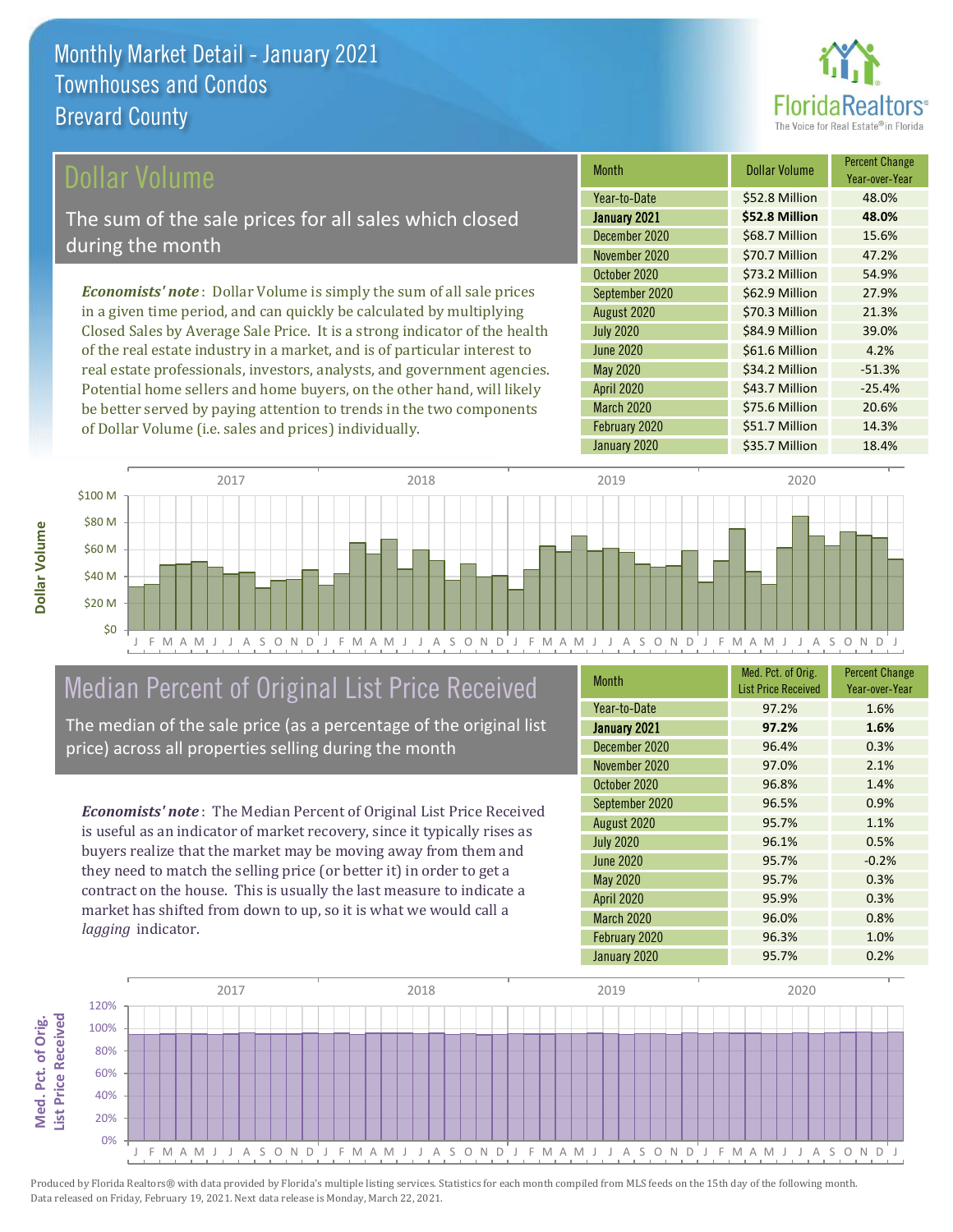

# Median Time to Contract

The median number of days between the listing date and contract date for all Closed Sales during the month

*Economists' note* : Like Time to Sale, Time to Contract is a measure of the length of the home selling process calculated for sales which closed during the month. The difference is that Time to Contract measures the number of days between the initial listing of a property and the signing of the contract which eventually led to the closing of the sale. When the gap between Median Time to Contract and Median Time to Sale grows, it is usually a sign of longer closing times and/or declining numbers of cash sales.

| <b>Month</b>      | <b>Median Time to</b><br>Contract | <b>Percent Change</b><br>Year-over-Year |
|-------------------|-----------------------------------|-----------------------------------------|
| Year-to-Date      | 25 Days                           | $-32.4%$                                |
| January 2021      | 25 Days                           | $-32.4%$                                |
| December 2020     | 25 Days                           | $-24.2%$                                |
| November 2020     | 21 Days                           | $-44.7%$                                |
| October 2020      | 20 Days                           | $-57.4%$                                |
| September 2020    | 28 Days                           | $-41.7%$                                |
| August 2020       | 28 Days                           | $-44.0%$                                |
| <b>July 2020</b>  | 46 Days                           | 4.5%                                    |
| <b>June 2020</b>  | 43 Days                           | 26.5%                                   |
| <b>May 2020</b>   | 37 Days                           | $-7.5%$                                 |
| April 2020        | 26 Days                           | $-49.0%$                                |
| <b>March 2020</b> | 30 Days                           | $-33.3%$                                |
| February 2020     | 49 Days                           | 0.0%                                    |
| January 2020      | 37 Days                           | 5.7%                                    |





### Median Time to Sale

The median number of days between the listing date and closing date for all Closed Sales during the month

*Economists' note* : Time to Sale is a measure of the length of the home selling process, calculated as the number of days between the initial listing of a property and the closing of the sale. *Median* Time to Sale is the amount of time the "middle" property selling this month was on the market. That is, 50% of homes selling this month took *less* time to sell, and 50% of homes took *more* time to sell. Median Time to Sale gives a more accurate picture than Average Time to Sale, which can be skewed upward by small numbers of properties taking an abnormally long time to sell.

| <b>Month</b>      | <b>Median Time to Sale</b> | <b>Percent Change</b><br>Year-over-Year |
|-------------------|----------------------------|-----------------------------------------|
| Year-to-Date      | 66 Days                    | $-12.0%$                                |
| January 2021      | 66 Days                    | $-12.0%$                                |
| December 2020     | 63 Days                    | $-19.2%$                                |
| November 2020     | 64 Days                    | $-20.0%$                                |
| October 2020      | 57 Days                    | $-31.3%$                                |
| September 2020    | 64 Days                    | $-30.4%$                                |
| August 2020       | 71 Days                    | $-12.3%$                                |
| <b>July 2020</b>  | 85 Days                    | 6.3%                                    |
| <b>June 2020</b>  | 84 Days                    | 15.1%                                   |
| <b>May 2020</b>   | 67 Days                    | $-11.8%$                                |
| <b>April 2020</b> | 72 Days                    | $-13.3%$                                |
| March 2020        | 69 Days                    | $-11.5%$                                |
| February 2020     | 88 Days                    | 8.6%                                    |
| January 2020      | 75 Days                    | 1.4%                                    |

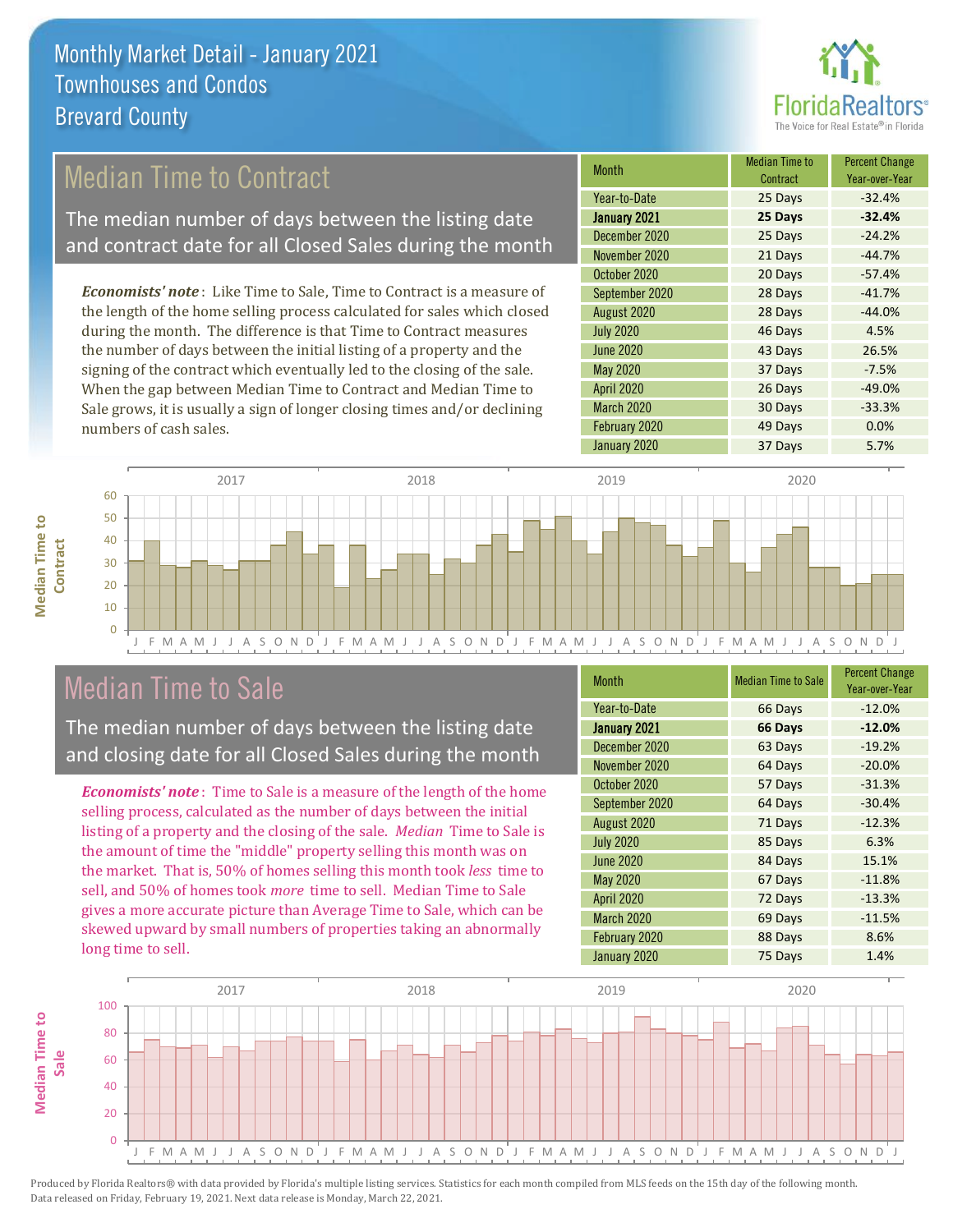

| <b>New Pending Sales</b>                                                       | <b>Month</b>      | <b>New Pending Sales</b> | <b>Percent Change</b><br>Year-over-Year |
|--------------------------------------------------------------------------------|-------------------|--------------------------|-----------------------------------------|
|                                                                                | Year-to-Date      | 341                      | 17.6%                                   |
| The number of listed properties that went under                                | January 2021      | 341                      | 17.6%                                   |
| contract during the month                                                      | December 2020     | 233                      | 33.9%                                   |
|                                                                                | November 2020     | 245                      | $-1.2%$                                 |
|                                                                                | October 2020      | 291                      | 9.0%                                    |
| <b>Economists' note</b> : Because of the typical length of time it takes for a | September 2020    | 255                      | 23.8%                                   |
| sale to close, economists consider Pending Sales to be a decent                | August 2020       | 335                      | 24.5%                                   |
| indicator of potential future Closed Sales. It is important to bear in         | <b>July 2020</b>  | 310                      | 3.3%                                    |
| mind, however, that not all Pending Sales will be closed successfully.         | June 2020         | 329                      | 11.1%                                   |
| So, the effectiveness of Pending Sales as a future indicator of Closed         | May 2020          | 268                      | $-1.1%$                                 |
| Sales is susceptible to changes in market conditions such as the               | <b>April 2020</b> | 159                      | $-43.0%$                                |



# New Listings

distressed properties for sale.

The number of properties put onto the market during the month

availability of financing for homebuyers and the inventory of

*Economists' note* : New Listings tend to rise in delayed response to increasing prices, so they are often seen as a lagging indicator of market health. As prices rise, potential sellers raise their estimations of value—and in the most recent cycle, rising prices have freed up many potential sellers who were previously underwater on their mortgages. Note that in our calculations, we take care to not include properties that were recently taken off the market and quickly relisted, since these are not really *new* listings.

| <b>Month</b>     | <b>New Listings</b> | <b>Percent Change</b><br>Year-over-Year |
|------------------|---------------------|-----------------------------------------|
| Year-to-Date     | 308                 | $-11.7%$                                |
| January 2021     | 308                 | $-11.7%$                                |
| December 2020    | 226                 | $-1.7%$                                 |
| November 2020    | 292                 | 3.9%                                    |
| October 2020     | 289                 | $-10.8%$                                |
| September 2020   | 253                 | 16.6%                                   |
| August 2020      | 326                 | 14.8%                                   |
| <b>July 2020</b> | 286                 | 1.4%                                    |
| <b>June 2020</b> | 258                 | $-23.4%$                                |
| <b>May 2020</b>  | 302                 | $-8.8%$                                 |
| April 2020       | 203                 | $-34.3%$                                |
| March 2020       | 298                 | $-4.8%$                                 |
| February 2020    | 292                 | $-5.8%$                                 |
| January 2020     | 349                 | $-6.7%$                                 |

March 2020 210 210 -26.3% February 2020 286 286 4.8%



Produced by Florida Realtors® with data provided by Florida's multiple listing services. Statistics for each month compiled from MLS feeds on the 15th day of the following month. Data released on Friday, February 19, 2021. Next data release is Monday, March 22, 2021.

**New Listings**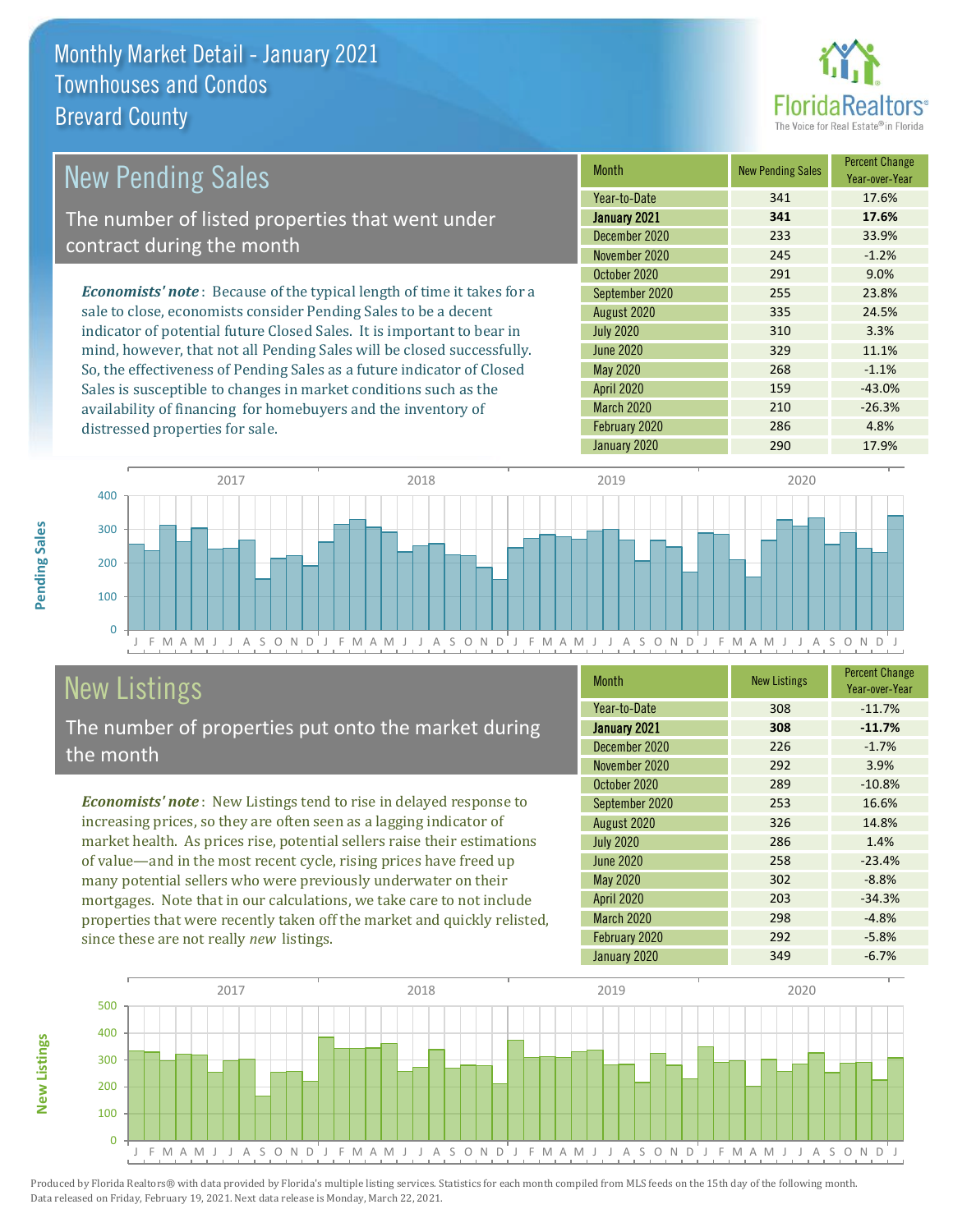

# Inventory (Active Listings) The number of property listings active at the end of the month

*Economists' note* : There are a number of ways to define and calculate Inventory. Our method is to simply count the number of active listings on the last day of the month, and hold this number to compare with the same month the following year. Inventory rises when New Listings are outpacing the number of listings that go off-market (regardless of whether they actually sell). Likewise, it falls when New Listings aren't keeping up with the rate at which homes are going off-market.

| <b>Month</b>             | Inventory | <b>Percent Change</b><br>Year-over-Year |
|--------------------------|-----------|-----------------------------------------|
| <b>YTD (Monthly Avg)</b> | 493       | $-40.2%$                                |
| January 2021             | 493       | $-40.2%$                                |
| December 2020            | 552       | $-28.0%$                                |
| November 2020            | 588       | $-26.9%$                                |
| October 2020             | 564       | $-30.1%$                                |
| September 2020           | 584       | $-26.7%$                                |
| August 2020              | 624       | $-23.8%$                                |
| <b>July 2020</b>         | 654       | $-23.3%$                                |
| June 2020                | 689       | $-22.4%$                                |
| <b>May 2020</b>          | 801       | $-11.8%$                                |
| <b>April 2020</b>        | 827       | $-8.3%$                                 |
| March 2020               | 852       | $-8.5%$                                 |
| February 2020            | 810       | $-16.2%$                                |
| January 2020             | 824       | $-16.7%$                                |



# Months Supply of Inventory

An estimate of the number of months it will take to deplete the current Inventory given recent sales rates

*Economists' note* : MSI is a useful indicator of market conditions. The benchmark for a balanced market (favoring neither buyer nor seller) is 5.5 months of inventory. Anything higher is traditionally a buyers' market, and anything lower is a sellers' market. There is no single accepted way of calculating MSI. A common method is to divide current Inventory by the most recent month's Closed Sales count, but this count is a usually poor predictor of future Closed Sales due to seasonal cycles. To eliminate seasonal effects, we use the 12-month average of monthly Closed Sales instead.

| <b>Month</b>             | <b>Months Supply</b> | <b>Percent Change</b><br>Year-over-Year |
|--------------------------|----------------------|-----------------------------------------|
| <b>YTD (Monthly Avg)</b> | 2.0                  | $-41.2%$                                |
| January 2021             | 2.0                  | $-41.2%$                                |
| December 2020            | 2.3                  | $-28.1%$                                |
| November 2020            | 2.4                  | $-29.4%$                                |
| October 2020             | 2.4                  | $-31.4%$                                |
| September 2020           | 2.5                  | $-26.5%$                                |
| August 2020              | 2.7                  | $-22.9%$                                |
| <b>July 2020</b>         | 2.9                  | $-21.6%$                                |
| <b>June 2020</b>         | 3.1                  | $-20.5%$                                |
| <b>May 2020</b>          | 3.5                  | $-12.5%$                                |
| <b>April 2020</b>        | 3.5                  | $-10.3%$                                |
| March 2020               | 3.5                  | $-14.6%$                                |
| February 2020            | 3.3                  | $-21.4%$                                |
| January 2020             | 3.4                  | $-19.0%$                                |

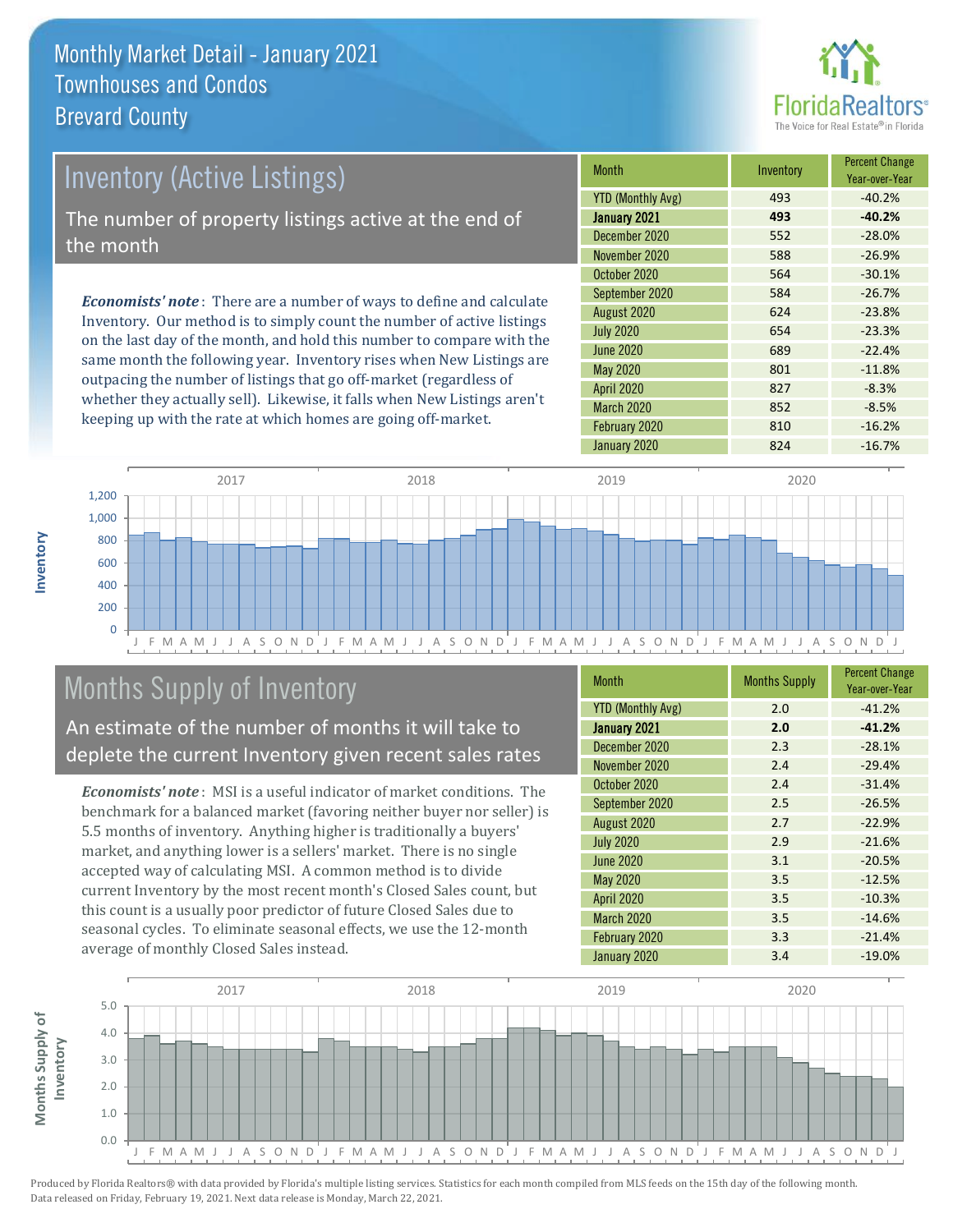than changes from one month to the next.



#### *Economists' note:* Closed Sales are one of the simplest—yet most important—indicators for the residential real estate market. When comparing Closed Sales across markets of different sizes, we recommend comparing the percent changes in sales rather than the number of sales. Closed Sales (and many other market metrics) are affected by seasonal cycles, so actual trends are more accurately represented by year-over-year changes (i.e. comparing a month's sales to the amount of sales in the same month in the previous year), rather \$250,000 - \$299,999 23 64.3% \$300,000 - \$399,999 30 42.9% \$400,000 - \$599,999 19 58.3% \$600,000 - \$999,999 12 500.0% \$150,000 - \$199,999 26 -21.2% \$200,000 - \$249,999 36 111.8%  $$100,000 - $149,999$  35 -27.1% Sale Price Closed Sales Percent Change Year-over-Year Less than \$50,000 0 0 -100.0% \$50,000 - \$99,999 18 -30.8% Closed Sales by Sale Price The number of sales transactions which closed during the month



#### Median Time to Contract by Sale Price The median number of days between the listing date and contract date for all Closed Sales during the month

*Economists' note* : Like Time to Sale, Time to Contract is a measure of the length of the home selling process calculated for sales which closed during the month. The difference is that Time to Contract measures the number of days between the initial listing of a property and the signing of the contract which eventually led to the closing of the sale. When the gap between Median Time to Contract and Median Time to Sale grows, it is usually a sign of longer closing times and/or declining numbers of cash sales.

| <b>Sale Price</b>     | <b>Median Time to</b><br>Contract | <b>Percent Change</b><br>Year-over-Year |
|-----------------------|-----------------------------------|-----------------------------------------|
| Less than \$50,000    | (No Sales)                        | N/A                                     |
| \$50,000 - \$99,999   | 6 Days                            | $-75.0%$                                |
| $$100,000 - $149,999$ | 13 Days                           | $-60.6%$                                |
| $$150,000 - $199,999$ | 27 Days                           | $-15.6%$                                |
| \$200,000 - \$249,999 | 17 Days                           | $-69.6%$                                |
| \$250,000 - \$299,999 | 35 Days                           | $-50.7%$                                |
| \$300,000 - \$399,999 | 35 Days                           | $-7.9%$                                 |
| \$400,000 - \$599,999 | 30 Days                           | $-30.2%$                                |
| \$600,000 - \$999,999 | 74 Days                           | $-81.6%$                                |
| \$1,000,000 or more   | (No Sales)                        | N/A                                     |

\$1,000,000 or more 0 0 N/A

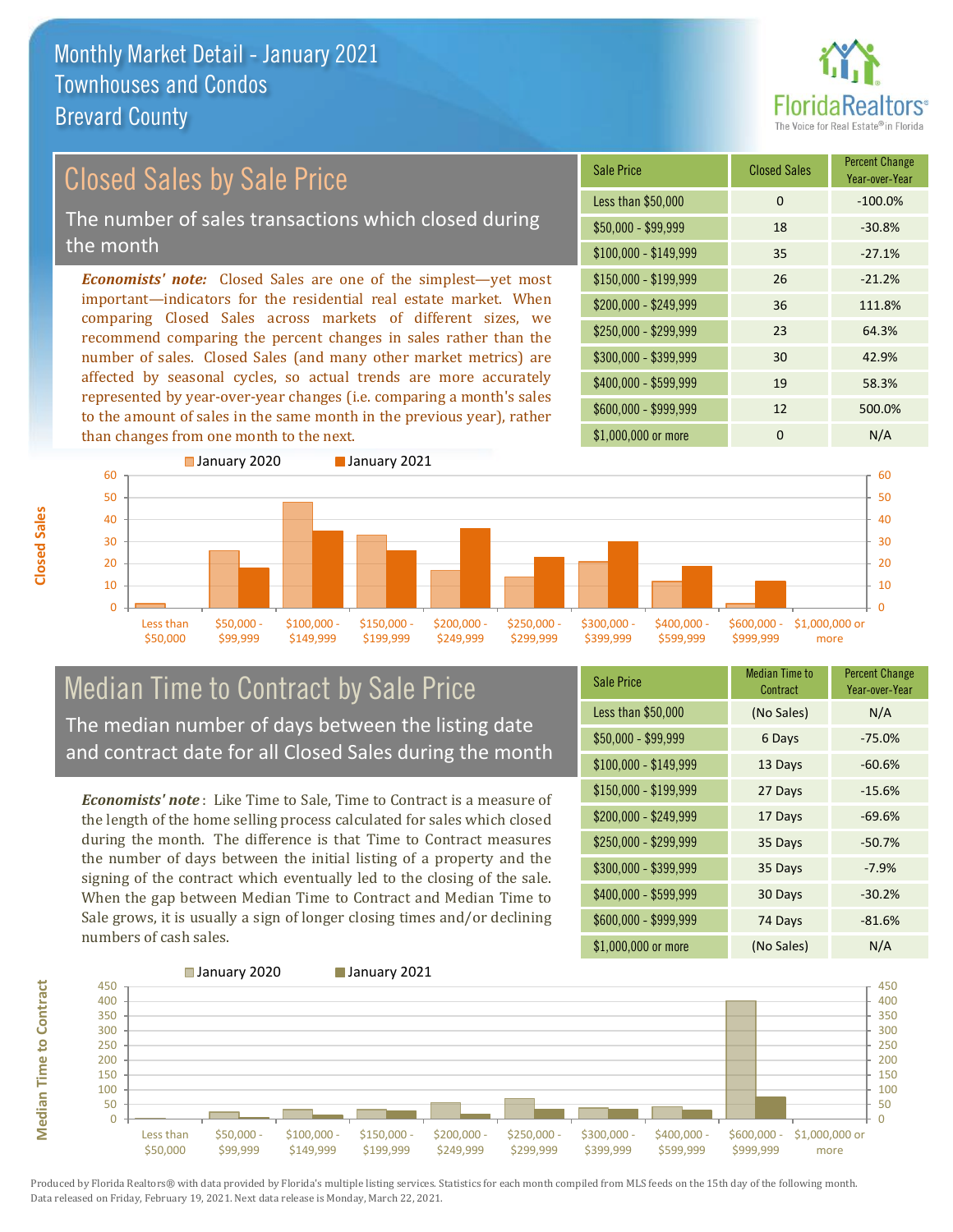

# New Listings by Initial Listing Price

The number of properties put onto the market during the month

*Economists' note:* New Listings tend to rise in delayed response to increasing prices, so they are often seen as a lagging indicator of market health. As prices rise, potential sellers raise their estimations of value—and in the most recent cycle, rising prices have freed up many potential sellers who were previously underwater on their mortgages. Note that in our calculations, we take care to not include properties that were recently taken off the market and quickly relisted, since these are not really *new* listings.





#### Inventory by Current Listing Price The number of property listings active at the end of the month

*Economists' note* : There are a number of ways to define and calculate Inventory. Our method is to simply count the number of active listings on the last day of the month, and hold this number to compare with the same month the following year. Inventory rises when New Listings are outpacing the number of listings that go off-market (regardless of whether they actually sell). Likewise, it falls when New Listings aren't keeping up with the rate at which homes are going off-market.

| <b>Current Listing Price</b> | Inventory | <b>Percent Change</b><br>Year-over-Year |
|------------------------------|-----------|-----------------------------------------|
| Less than \$50,000           | 0         | $-100.0%$                               |
| $$50,000 - $99,999$          | 24        | $-64.7%$                                |
| $$100,000 - $149,999$        | 64        | $-33.3%$                                |
| $$150,000 - $199,999$        | 64        | $-38.5%$                                |
| \$200,000 - \$249,999        | 45        | $-31.8%$                                |
| \$250,000 - \$299,999        | 42        | $-50.0%$                                |
| \$300,000 - \$399,999        | 98        | $-37.2%$                                |
| \$400,000 - \$599,999        | 90        | $-39.2%$                                |
| \$600,000 - \$999,999        | 35        | $-47.8%$                                |
| \$1,000,000 or more          | 31        | $-8.8%$                                 |



Produced by Florida Realtors® with data provided by Florida's multiple listing services. Statistics for each month compiled from MLS feeds on the 15th day of the following month. Data released on Friday, February 19, 2021. Next data release is Monday, March 22, 2021.

**Inventory**